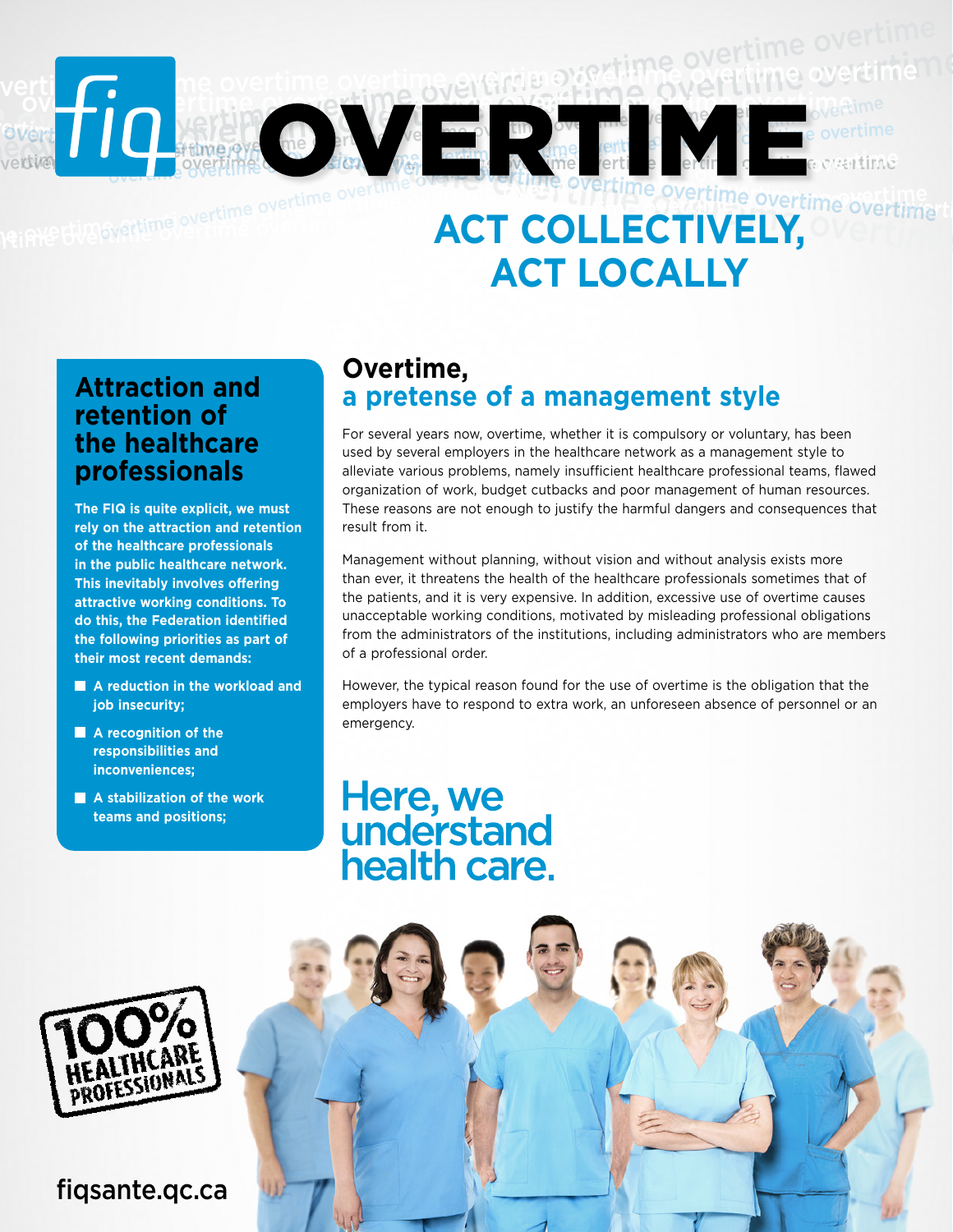### **from the last negotiations**

**The gains obtained by the FIQ during the last negotiations brought the introduction of a provincial target stipulating an increase in the number of full-time positions for the nurse (62%), licensed practical nurse (50%), and respiratory therapist (54%) job-title groups. Prior to accomplishing this work, the local parties have to do a workforce planning exercise in their institution. This step forward should help to improve the stability of the work teams as well as reduce the job insecurity for the healthcare professionals and the use of overtime and the personnel from the private healthcare employment agencies.**

**A clear message from the professional orders has confirmed the words of the FIQ and backed their actions: the managers must act and no longer adopt such short-term solutions the pressures of which rest on the shoulders of the healthcare professionals. Individually, locally and collectively, healthcare professionals can take action to stop this practice which hinders the ability of the system to attract new healthcare professionals, to keep those already on the job and to convince those who have left for the private sector to come back to the public sector.**

## **The collective agreement The gains**

Article 19 of the collective agreement dealing with overtime does not provide for a situation where there is a lack of volunteers to work overtime. Some arbitrators are of the opinion that, when the collective agreement is silent on the subject of the obligation to work overtime, it becomes a management right. Moreover, the employer can require an employee to work overtime when it is the only possible measure for providing the services that are normally offered.

However, the opinion of the FIQ is that an employer cannot force an employee to work past her regular day or regular week, especially when overtime has become systematic. To require that an employee work overtime, the employer must:

- $\blacksquare$  Have exhausted all other means set out in the collective agreement (replacement team, availability list, etc.) and must prove that the use of overtime is the only possible measure for providing the services normally provided;
- $\blacksquare$  Have divided it equitably;
- Have given a clear and precise order;
- **E** Ensured that the number of overtime hours required is not exaggerated;
- $\blacksquare$  Have taken into account the legislation which limits their right to require overtime work;
- $\blacksquare$  Have taken into account the reasons for refusal.

If the employer decides to impose a disciplinary measure on an employee who has refused to work overtime, an arbitrator can analyze, based on the criteria mentioned above, if the employer has exercised their right in an abusive, unreasonable or discriminatory manner.

#### **The codes of ethics**

The members of the FIQ are professionals whose activities are governed by a code of ethics specific to their profession. These codes set out the professional's duties and obligations to the patient, within a perspective of individual professional responsibility.

They subject professionals to certain obligations including, among others, the obligation to ensure the continuity of care while waiting for a competent replacement and to provide quality care by refraining from practising in a condition likely to compromise this care. All employees who find themselves in a situation of being obliged to work overtime must consider factors which ensure the public is protected. The patient's condition, the type of centre of activities and the availability of qualified staff must be evaluated.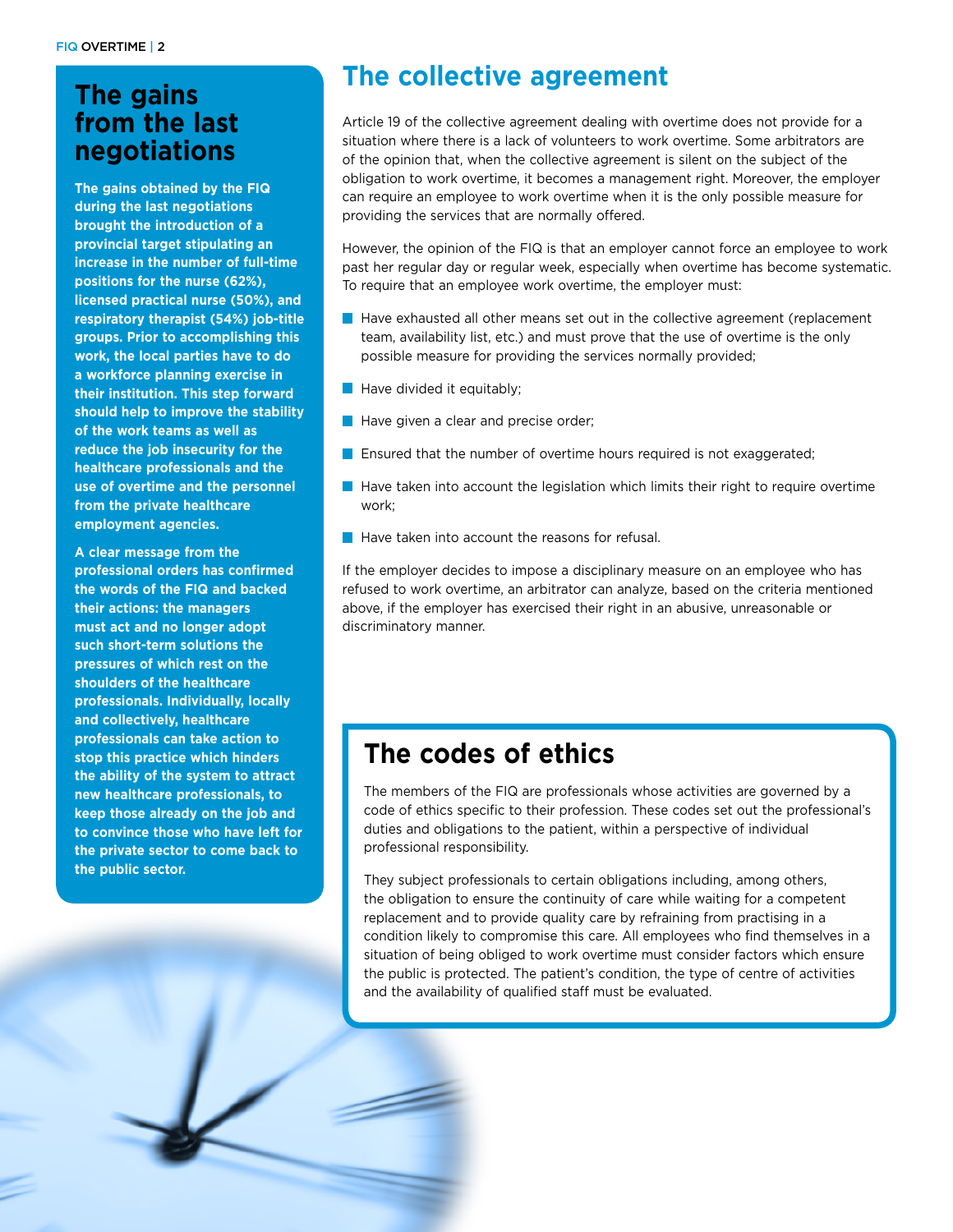#### **An Act respecting labour standards**

An Act respecting labour standards applies to both unionized employees and those who are not subject to a collective agreement. It sets a general limit on the length of work and section 59.0.1 clearly stipulates a right to refuse to work more than the number of hours stipulated. Thus, an employee can exercise her right to refuse to work:

- Daily after:
	- more than 4 hours past her regular hours or more than 14 hours per period of 24 hours, whichever period is shorter;
- **Weekly after:** 
	- more than 50 hours, or
	- more than 60 hours for an employee who works in an isolated area or who works in the James Bay territory.

Two situations limit this right, namely:

- If there is danger for the life, health or safety of the workers or the population;
- $\blacksquare$  If this refusal is contrary to the employee's professional code of ethics.

According to the FIQ, the healthcare professionals are entitled to this right to refuse. However, because they are governed by a code of ethics, they may not just refuse to work and must evaluate the context.

Section 122 (6) prohibits an employer from dismissing, suspending or transferring an employee, practise discrimination or take reprisals against him or impose any other sanction against him when the employee exercises his right to refuse. It is a provision which encourages work-family balance. When the need is foreseeable, an employee who is asked to work overtime at the last minute will be able to demonstrate that she could not make arrangements to organize her time.

#### **The Safe Staffing Form**

The FIQ has made a Safe Staffing Form available to their members on their website. This form, to be completed online, allows the healthcare professionals to report the situations or their conditions of practice which hinder them or do not allow them to provide quality, safe and humane care to the patients. Working overtime is a good example of a situation that could be covered by the use of this form.

Although the latter does not replace a grievance, a declaration of a dangerous situation or an incident-accident report, it is a tool that enables actions to be taken to support the demands or the implementation of solutions to counter overtime at the local level.

#### **An Act respecting occupational health and safety**

This Act may enable an employee to refuse to work when working, because of its excessive duration, exposes her to a danger for her health, safety or physical integrity or may expose another person to a similar danger. In this context, an employee can also ask for the intervention of a CNESST inspector. This same Act allows the CNESST to determine a maximum duration of work for certain occupations, per day or per week.

#### **Actions that produce results**

**The overtime problem of is complex and remains at the heart of the concerns of the FIQ. To avoid it, collective action must be taken on several fronts at the local level:**

- **K** Know the health hazards as well as those caused by a state of fatigue which **can potentially lead to professional errors;**
- Document the situations and report them through the Safe Staffing Form, **the disengagement forms, requests to a professional order for an inquiry and filing of grievances;**
- **Analyze the problem situations, identify the different possible solutions for taking concrete action and use the committee on care to discuss them as quickly as possible;**
- **Participate in the local action plan to denounce this problem to the greatest extent possible through different means:**
	- **- letter to the director of nursing or to the director of professional services,**
	- **- letter to the executive director,**
	- **- letter to the board of directors,**
	- **- visibility and mobilization actions,**
	- **- public denunciation of any situation of intimidation,**
	- **- grievance,**
	- **- etc.**

**These actions have already produced results in some institutions. Therefore, the FIQ encourages their use in order to act locally to put a stop to these situations that harm the working conditions of healthcare professionals and the well-being of the patients.**